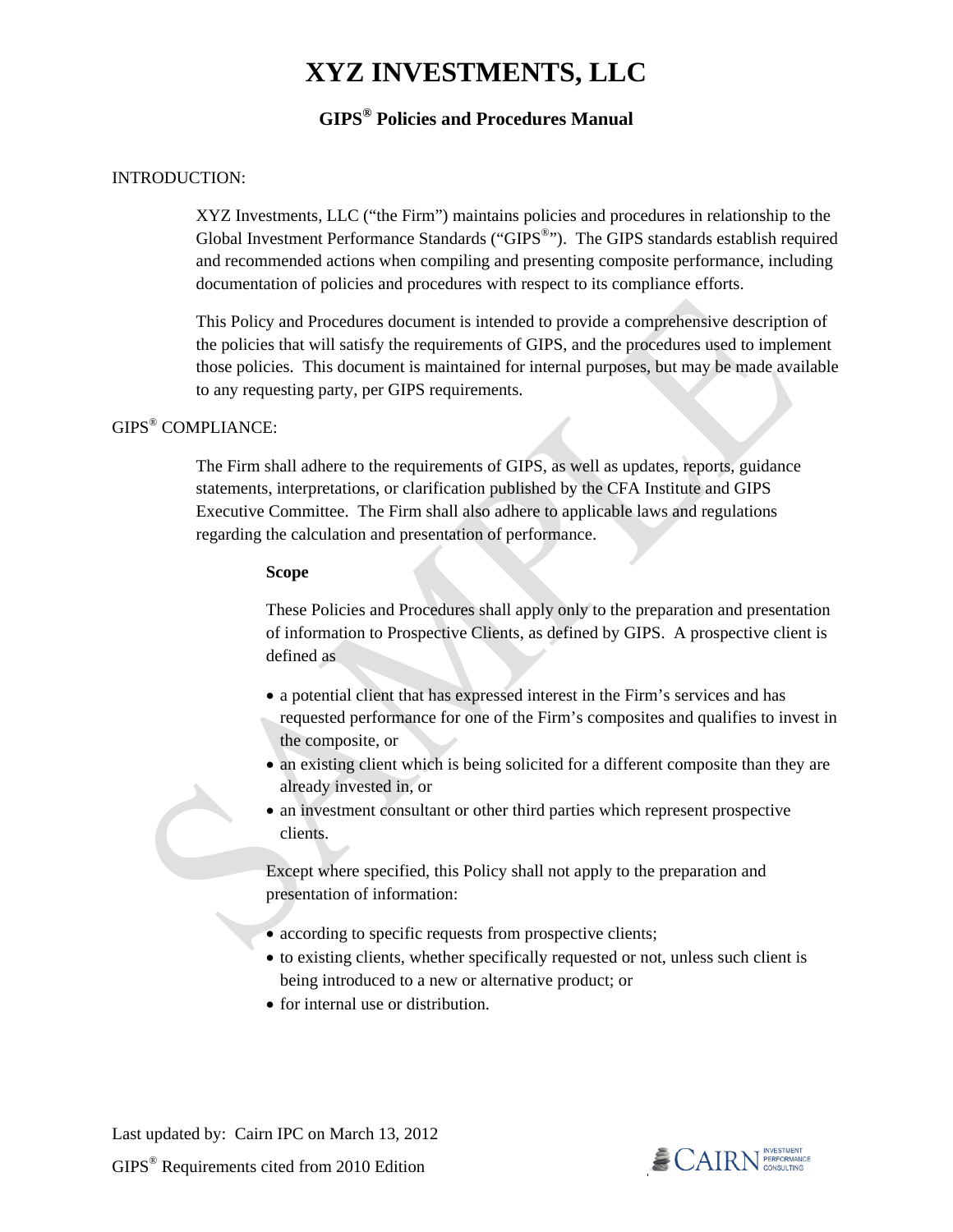### **GIPS® Policies and Procedures Manual**

## SECTION 0: FUNDAMENTAL REQUIREMENTS

### KNOWLEDGE OF AND ADHERENCE TO GIPS AND APPLICABLE LAWS:

To ensure the Firm maintains compliance with evolving GIPS standards and applicable regulatory changes, the Firm has designated the CCO to have oversight over compliance initiatives. The CCO has appointed [Head of Performance] to stay up-to-date on relevant issues of GIPS compliance to the Firm. The Firm will subscribe to email alerts from www.GIPSstandards.org.

### FIRM DEFINITION:

**2**

For the purposes of applying the GIPS Standards, the Firm is defined as XYZ Investments, LLC, an independent registered investment adviser. The Firm was founded in 1998, and specializes in providing equity and fixed income portfolio management services to institutional investors. The Firm first adopted the GIPS standards in 2003, covering all periods of performance beginning 1/1/2000.

### FIRM ASSETS UNDER MANAGEMENT:

The Firm will include all discretionary and non-discretionary, fee-paying and nonfee-paying portfolios, when calculating the Firm's assets under management. Firm AUM is tracked [on our portfolio accounting system, Advent APX]. The Firm does not utilize any sub-advisor relationships.

POLICIES & PROCEDURES; ASSET EXISTENCE:

These policies and procedures for the adherence to the GIPS requirements will be maintained by [person designated by CCO]. This manual will be reviewed on a [quarterly] basis. Any changes made will be disseminated to all staff in the Compliance, Performance, and Marketing Departments.

The Firm utilizes the following custodians, and reconciles trades and cash